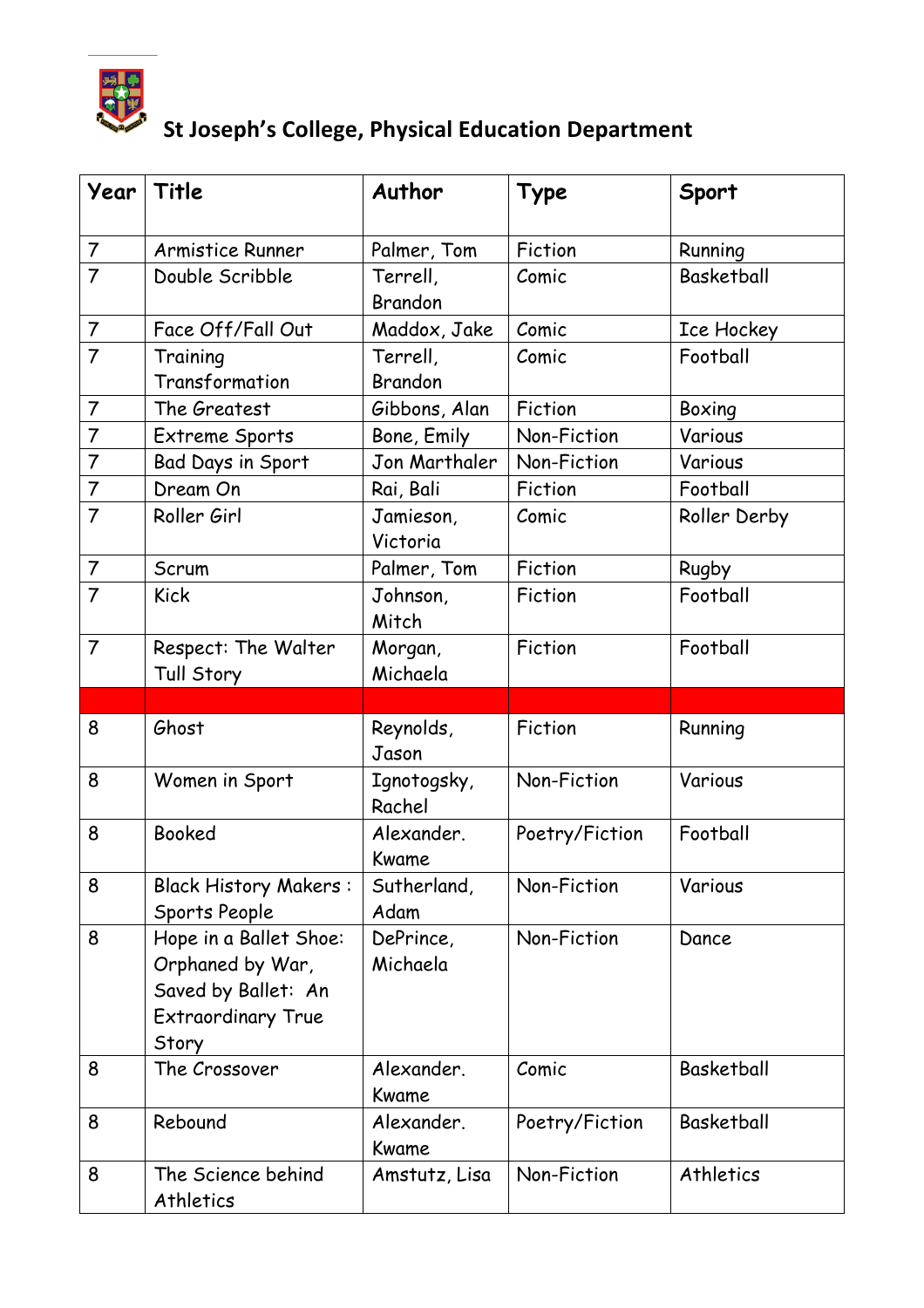

| 8        | The Science behind                                                   | Carmichael,               | Non-Fiction              | Gymnastics        |
|----------|----------------------------------------------------------------------|---------------------------|--------------------------|-------------------|
|          | Gymnastics                                                           | L.E.                      |                          |                   |
| 8        | Football School                                                      | Bellos, Tom               | Non-Fiction              | Football          |
| 8        | The Squad: Black Op                                                  | Palmer, Tom               | Fiction                  | Football          |
| 8        | Over the Line                                                        | Palmer, Tom               | Fiction                  | Football          |
|          |                                                                      |                           |                          |                   |
| Year     | Title                                                                | Author                    | Type                     | Sport             |
| 9        | <b>Impact of Technology</b>                                          | Anniss,                   | Non-Fiction              | Various           |
|          | in Sport                                                             | Matthew                   |                          |                   |
| 9        | Anthony Joshua: King                                                 | Worrall, Frank            | Biology                  | Boxing            |
|          | of the Ring                                                          |                           |                          |                   |
| 9        | <b>Believe</b>                                                       | Adams, Nicola             | Biography                | Boxing            |
| 9        | Keeper                                                               | Peet, Mal                 | Fiction                  | Football          |
| 9        | Unstoppable                                                          | Freedman,<br>Dan          | Fiction                  | Tennis/Football   |
| 9        | The Silent Striker                                                   | Kalu, Pete                | Fiction                  | Football          |
| 9        | The Everest Files                                                    | Dickinson,<br>Matt        | Fiction                  | Mountaineering    |
| 9        | Wing Jones                                                           | Webber,<br>Katherine      | Fiction                  | Running           |
| 9        | Now is the Time for<br>Running                                       | Williams,<br>Michael      | Fiction                  | Football          |
| 9        | Check, Please!                                                       | Ukazu, Ngozi              | Comic                    | Ice Hockey        |
| 9        | How the Body Works                                                   | DK.                       | Non-Fiction              | Physiology        |
| 9        | On Fire: My Story of<br>England's Summer to<br>Remember              | Stokes, Ben               | Biography                | Cricket           |
|          |                                                                      |                           |                          |                   |
| 10       | Spinning                                                             | Walden, Tillie            | Comic/Biography          | Ice Skating       |
| 10       | At the edge: riding for<br>my life                                   | MacAskill,<br>Danny       | Biography                | Cycling           |
| 10       | Touching the Void                                                    | Simpson, Joe              | Biography                | Mountaineering    |
| 10       | Ethics of Sport' series                                              | Various                   | Non-Fiction              | Various           |
| 10       | Proud                                                                | Thomas,<br>Gareth         | Biography                | Rugby             |
| 10<br>10 | A Rough Ride: An<br>Insight into Pro<br>Cycling<br>King of the World | Kimmage, Paul<br>Remnick, | Non-Fiction<br>Biography | Cycling<br>Boxing |
|          |                                                                      |                           |                          |                   |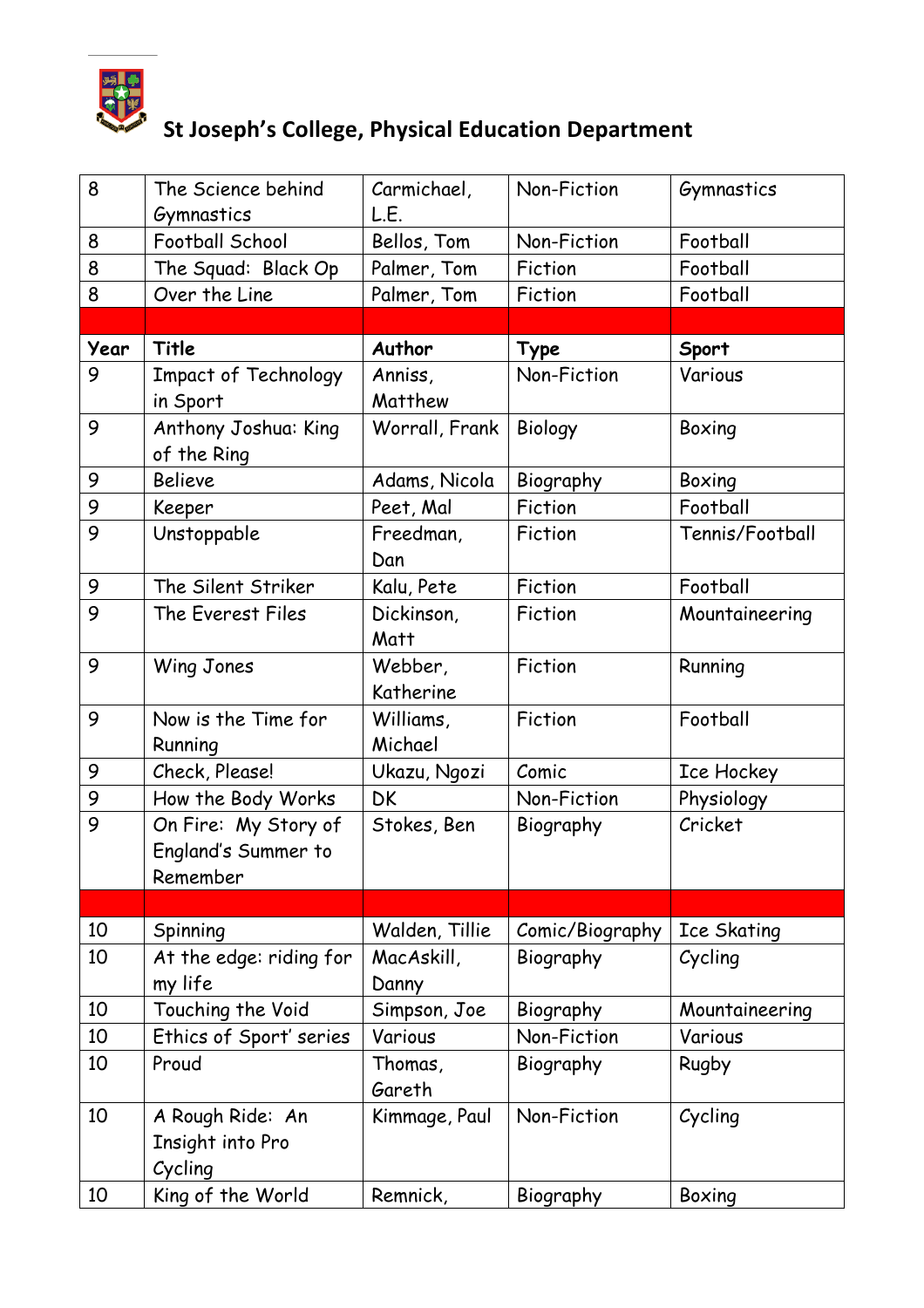

|    |                       | David          |               |                |
|----|-----------------------|----------------|---------------|----------------|
| 10 | Running Like a Girl   | Heminsley,     | Autobiography | Running        |
|    |                       | Alexandra      |               |                |
| 10 | Rough Magic: Riding   | Prior-Palmer,  | Non-Fiction   | Horse Riding   |
|    | the World's wildest   | Lara           |               |                |
|    | Horse Race            |                |               |                |
| 10 | Tom Brown's School    | Hughes,        | Fiction       | Rugby          |
|    | Days                  | Thomas         |               |                |
| 10 | Leap                  | Mentor, Geva   | Autobiography | Netball        |
| 10 | They Don't Teach This | Aluko, Eniola  | Autobiography | Football       |
|    |                       |                |               |                |
| 11 | Muhammad Ali: His     | Hauser,        | Biography     | Boxing         |
|    | Life and Times        | Thomas         |               |                |
| 11 | Fever Pitch: A Fan's  | Hornby, Nick   | Fiction       | Football       |
|    | Life                  |                |               |                |
| 11 | Beware of the Dog     | Moore, Brian   | Biography     | Rugby          |
| 11 | Into Thin Air: A      | Krakauer, Jon  | Non-Fiction   | Mountaineering |
|    | personal account of   |                |               |                |
|    | the Mt. Everest       |                |               |                |
|    | disaster              |                |               |                |
| 11 | The Boy on the Shed   | Ferris, Paul   | Autobiography | Football       |
| 11 | Born to Run: A Hidden | McDougall,     | Non-Fiction   | Running        |
|    | Tribe                 | Christopher    |               |                |
| 11 | My Life and Rugby     | Jones, Eddie   | Autobiography | Rugby          |
| 11 | The Autobiography     | Cook, Alistair | Autobiography | Cricket        |
| 11 | The Rise of the Ultra | Finn,          | Autobiography | Running        |
|    | Runners               | Adharanand     |               |                |
| 11 | Grace, Gold & Glory:  | Douglas,       | Autobiography | Gymnastics     |
|    | My Leap of Faith      | Gabrielle      |               |                |
| 11 | The Greatest: The     | Syed,          | Non-Fiction   | General        |
|    | Quest for Sporting    | Matthew        |               |                |
|    | Perfection            |                |               |                |
| 11 | Jog On: How Running   | Mackie, Bella  | Autobiography | Running        |
|    | Saved my Life         |                |               |                |
|    |                       |                |               |                |
| 12 | Basketball (and other | Serrano, Shea  | Non-Fiction   | Basketball     |
|    | things)               |                |               |                |
| 12 | <b>Bounce</b>         | Syed,          | Non-Fiction   | General        |
|    |                       | Matthew        |               |                |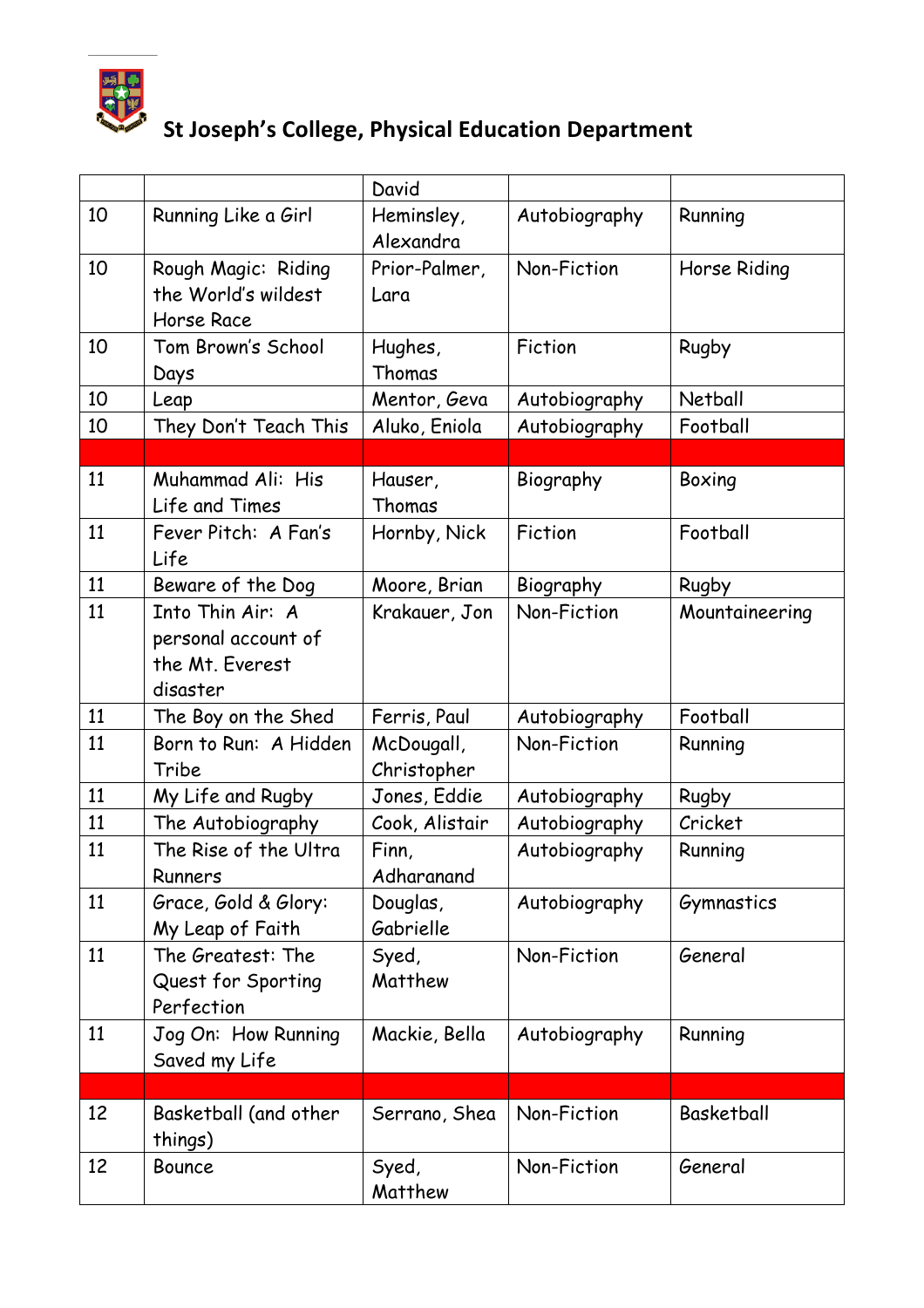

| 12 | Soccernomics           | Kuper, Simon    | Non-Fiction   | Football          |
|----|------------------------|-----------------|---------------|-------------------|
| 12 | Sport: A Very Short    | Cronin, Mike    | Non-Fiction   | General           |
|    | <b>Introduction</b>    |                 |               |                   |
| 12 | The Damned United      | Pearce, David   | Fiction       | Football          |
| 12 | Friday Night Lights    | Bissinger, H.G. | Non-Fiction   | American Football |
| 12 | The Nowhere Men:       | Calvin, Michael | Non-Fiction   | Football          |
|    | The unknown story of   |                 |               |                   |
|    | Football's true talent |                 |               |                   |
|    | spotters               |                 |               |                   |
| 12 | The Girl on the        | Dujardin,       | Autobiography | Equestrian        |
|    | Dancing Horse          | Charlotte       |               |                   |
| 12 | The Art of Resilience  | Edgley, Ross    | Autobiography | Swimming          |
| 12 | Cooking for Fitness    | Haskell,        | Non-Fiction   | Nutrition         |
|    |                        | James           |               |                   |
| 12 | The Champion's         | Afremow, Jim    | Non-Fiction   | General           |
|    | Comeback: How Great    |                 |               |                   |
|    | Athletes Recover,      |                 |               |                   |
|    | Reflect and Reignite   |                 |               |                   |
| 12 | The Champion's Mind:   | Afremow, Jim    | Non-Fiction   | General           |
|    | How Great Athletes     |                 |               |                   |
|    | Think, Train and       |                 |               |                   |
|    | Thrive                 |                 |               |                   |
|    |                        |                 |               |                   |
| 13 | Moneyball: The art of  | Lewis, Michael  | Non-Fiction   | Baseball          |
|    | winning an unfair game |                 |               |                   |
| 13 | The Boy in the Water   | Gregory, Tom    | Autobiography | Swimming          |
| 13 | Chinaman               | Karunatilaka,   | Non-Fiction   | Cricket           |
|    |                        | Shehan          |               |                   |
| 13 | The Blind Side:        | Lewis, Michael  | Non-Fiction   | American Football |
|    | Evolution of a Game    |                 |               |                   |
| 13 | The Game of our Lives  | Goldblatt,      | Non-Fiction   | Football          |
|    |                        | David           |               |                   |
| 13 | Legacy: What the All   | Kerr, James     | Non-Fiction   | Rugby             |
|    | Blacks can tell us     |                 |               |                   |
|    | about the Business of  |                 |               |                   |
|    | Life                   |                 |               |                   |
| 13 | No Win Race: The       | Bardowell,      | Non-Fiction   | General           |
|    | story of Belonging,    | Derek A.        |               |                   |
|    | Britishness and Sport  |                 |               |                   |